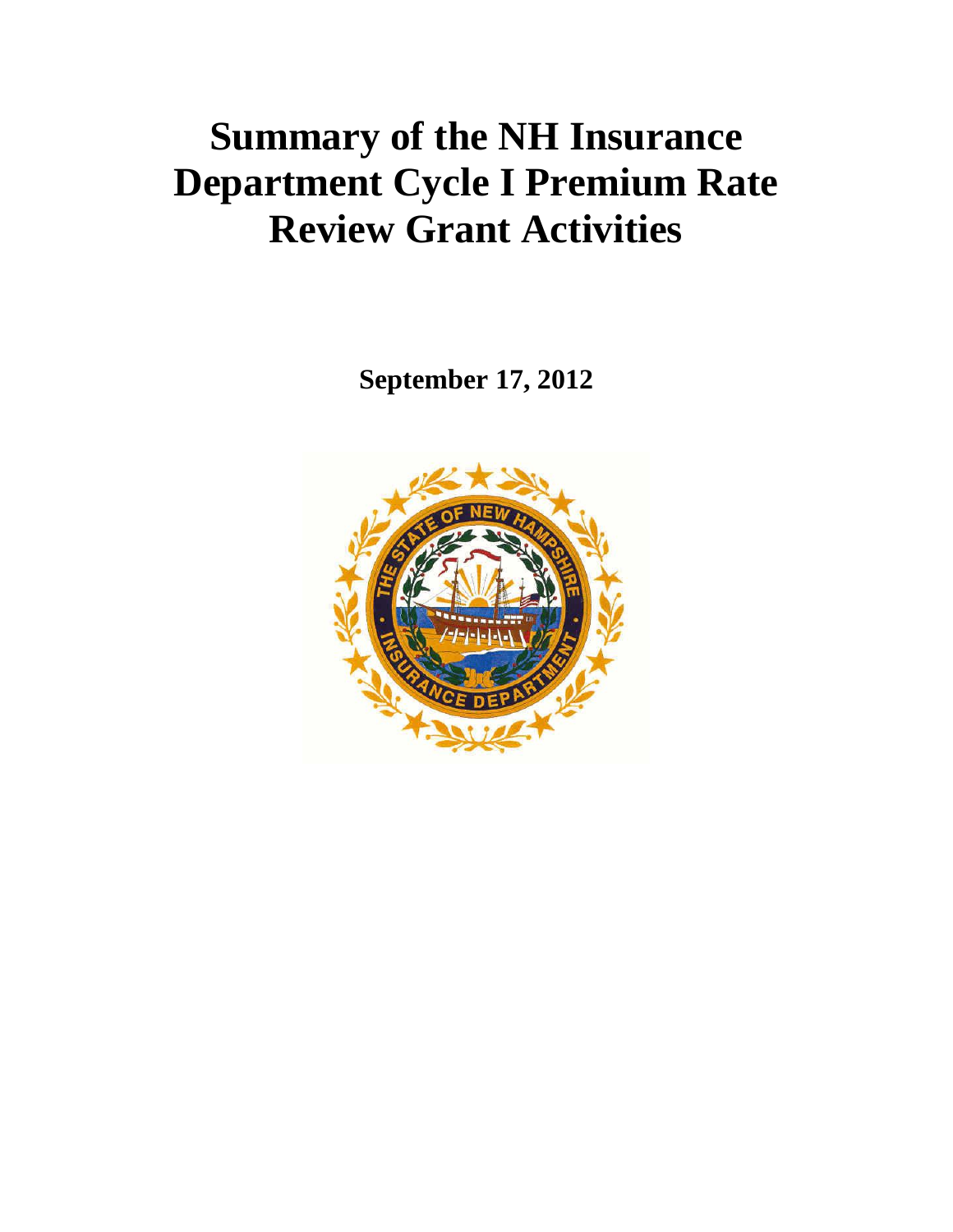During 2011 and into 2012, the New Hampshire Insurance Department (NHID) contracted with actuarial and health policy experts in order to better understand health insurance premium cost drivers and to identify strategies for improving the NHID premium rate review process. These contracts were funded entirely by a grant provided by the U.S. Department of Health and Human Services.

In work under the grant, contractors were specifically charged with:

- Improving the process and transparency of insurance company rate applications;
- Assisting the NHID in conducting the state's first annual public hearing on health insurance rate increases and producing a report on the findings;
- Exploring the meaning and nature of cost shifting;
- Investigating potential relationships between public payer hospital reimbursement and prices paid by commercial insurance companies (carriers); and
- Assessing hospital costs and infrastructure.

The contractors included Gorman Actuarial, Compass Health Analytics, the New Hampshire Center for Public Policy Studies, the University of Massachusetts Medical School Center for Health Law and Economics, and Susan Palmer Terry.

**Gorman Actuarial** analyzed the current premium rate review process in New Hampshire and several other states. Gorman's recommendations for improving the rate review process included collecting the rate filing information in a standardized format to facilitate comparisons of key rate filings across carriers and over time, developing additional objective criteria for disapprovals, and improving the transparency and quality of information available to consumers. The NHID is currently working through the New Hampshire rulemaking process to implement these recommendations.

**Compass Health Analytics** assisted the NHID with New Hampshire's first public rate review hearing. The NHID is required under RSA 420-G:14-a to hold an annual public hearing concerning premium rates in the health insurance market and to identify the factors, including health care costs and cost trends, that have contributed to rate increases during the prior year. New Hampshire's major health insurance companies, including Anthem Health Plans of New Hampshire, Harvard Pilgrim Health Care, Cigna, New Hampshire Health Plan, and MVP Health Plan of New Hampshire testified at the hearing.

The key findings from the public hearing and research performed by Compass Health Analytics include:

- For a fixed benefit package, per-person premiums grew 14 percent.
- The average level of benefit coverage in policies sold dropped ten percent.
- Employers decided to reduce benefits more than the trends revealed in the insurance company rate filings. Based on the filings, the trended increase in revenues was 8.4 percent.
- The offsetting drop in benefits and the increase in costs resulted in average perperson carrier premium revenue increases of only 2.6 percent.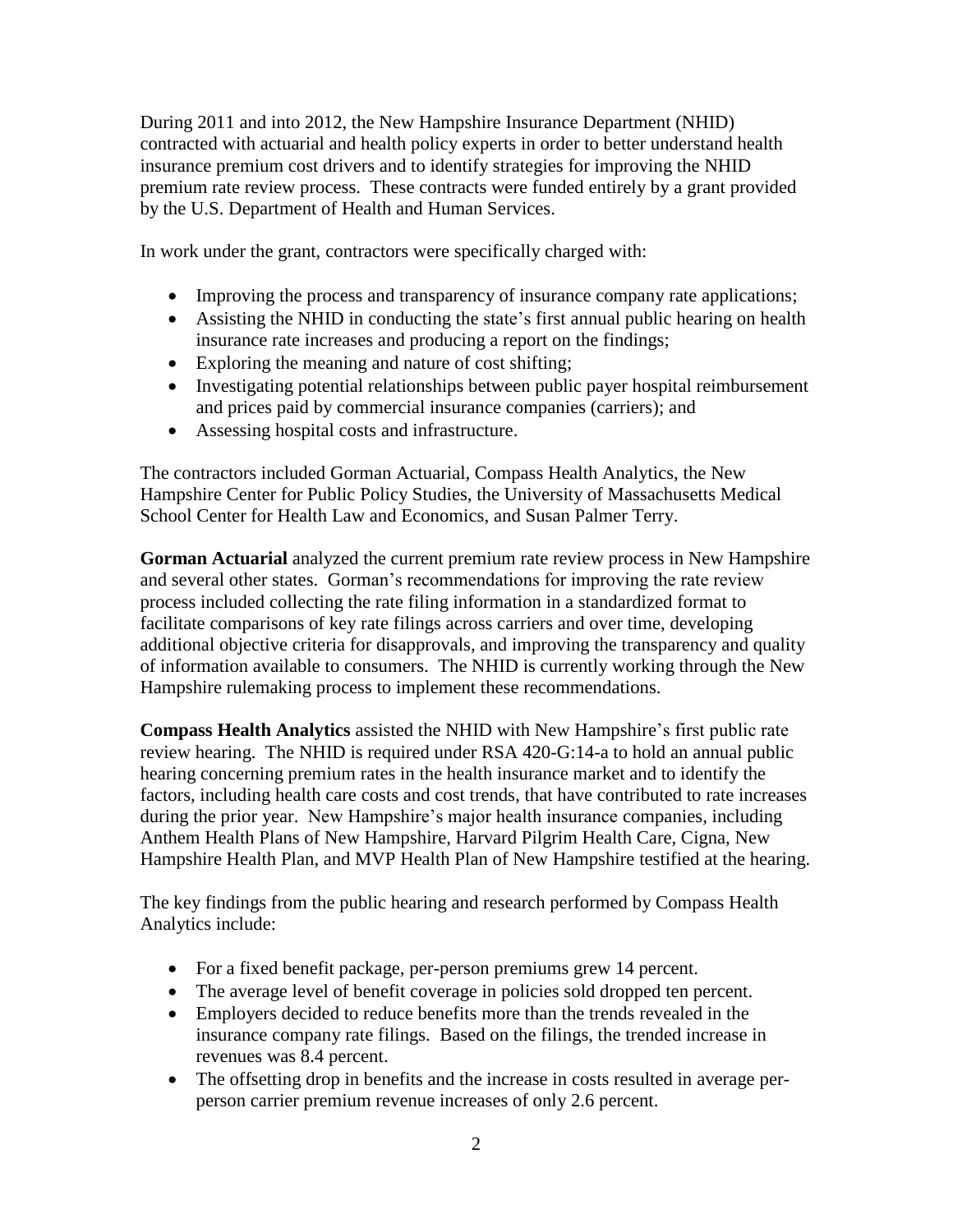Testimony at the hearing focused on medical claims costs using three factors: unit cost, increases in utilization, and increases in the service mix or intensity (new services like PET scans and Remicade). Rapid medical claims cost growth in the years leading up to 2010 was the main driver of carrier cost projections and premium levels for 2010. During the period of 2007-2009, increases averaged over ten percent per year. Outpatient costs for surgery, laboratory, and IV infusion therapy were cited as the most significant driver of claims costs and the impact on premium levels. For example, Anthem testified that less than \$21,000 was billed in 2004 for Remicade, but during 2010 the total was over \$23,000,000.

In 2010, the increases in aggregate provider payments were substantially less than in 2009. 2009 recorded an increase of just under nine percent, but only a three percent increase in 2010. The actual price paid for the same service increased by an average of 5.4 percent, but there was a reduction in the service mix or intensity of care, equal to 2.2 percent. This means that for a specific item or service, the price increased, but patients were more likely to receive something less expensive. The shift in services mitigated the increase in prices, resulting in an aggregate increase in payments between the two opposing trends.

As a percentage of premiums, most of the health insurance dollars go toward paying medical care claims. The administrative cost percentage is generally higher for smaller groups (or individual policies) largely due to fixed administrative costs that are spread over fewer members. In 2010, the overall percentage of premiums that went to claims was just under 86 percent. This is less than in 2009, when the total was closer to 88 percent. All markets saw reductions between 2009 and 2010:

- Large group dropped from 88.9 to 87.2 percent
- Small group dropped from 91.5 to 87.5 percent
- Non-group/individual dropped from 63.3 to 62.5 percent

Projected carrier administrative costs grew at the same rate as premiums, but actual spending grew faster. The increases were led by higher wages, salaries, and benefits. Actual carrier administrative spending grew by one percentage point to 10.9 percent. The actual expense amounts (not including taxes and assessments) grew by 12.5 percent, from \$37.26 to \$41.92 per member per month.

Profits have been consistently above the national average for Anthem and consistently negative for the other carriers. This pattern of large positive margins for Anthem and losses for the other three large carriers occurred in four of the five years from 2006-2010. Assumptions vary significantly by carrier, with Anthem testifying to a six percent target and Harvard Pilgrim a one to two percent target. NH carrier profits averaged 1.8 percent of premium revenue in 2010, compared to a national average of 3.1 percent. Anthem's underwriting gain was 6.6 percent.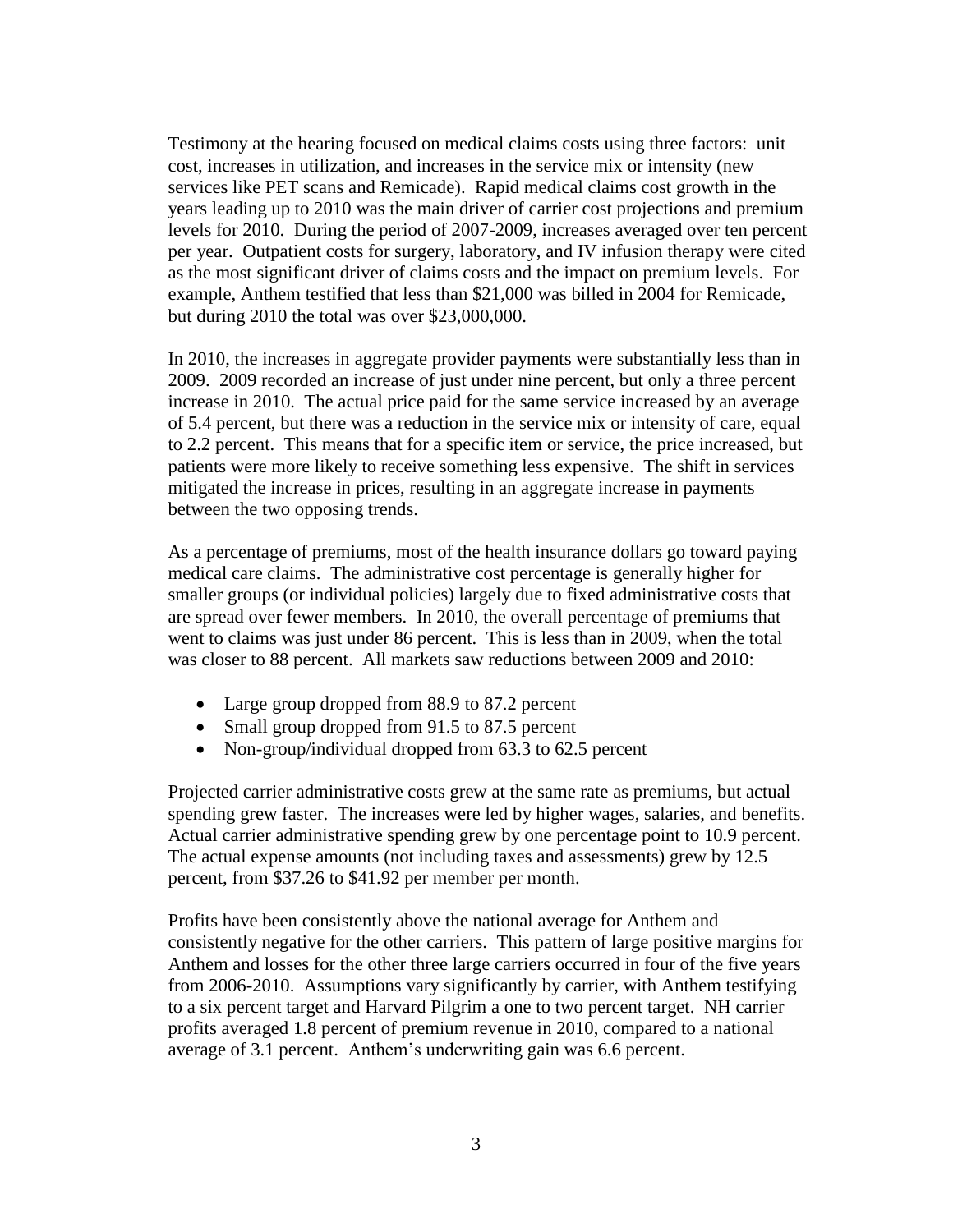The concept of "cost shifting" between public and private payers was raised by several of those who testified at the Department's annual public rate hearing. For example, Anthem testified that cost shifting from government payers to private payers increases Anthem's prices by 18 percent. The prevalence of the cost shifting notion stems in part from reports produced by the **New Hampshire Center for Public Policy Studies (NHCPPS)**, among others, showing commercial payments exceeding hospital expenses (or costs), while payments from Medicare and Medicaid are lower than hospital expenses.

Many people assume there is a causal relationship between these distinct payment levels - that hospitals actively "shift" costs between payers, by increasing the price paid by commercial insurance companies in response to the lower payments they receive from Medicare or Medicaid. In work not performed on behalf of the Department, NHCPPS estimated that between 2004 and 2009, the "cost shift" as a percent of the total premium paid in the private market had grown from 18 to 20 percent. The NHCPPS published data showing that private insurers paid almost 150 percent of hospital costs, whereas Medicare paid 83 percent and Medicaid paid 52 percent.

The primary objective of the analyses performed on behalf of the Department by the **University of Massachusetts Medical School Center for Health Law and Economics (UMMS)** and **NHCPPS** was to determine if there is evidence of an association between hospital price discrimination (in economic terms, a system in which different people pay different prices for the same service) and the volume of patients covered by public payers. Based on quantitative analysis, NHCPPS concluded that variation in prices paid by health insurance companies to hospitals is not explained by differences in the quality of care, the complexity of the population served, payer mix, levels of market competition or the penetration of managed care. NHCPPS also reported that the public share of a hospital's revenues was the single best predictor of the level of "cost-shifting" per private pay discharge. These findings were not considered mutually exclusive, as the actual price for care is shown to be distinct from the proportion of hospital costs (expenses) that are shifted among payers.

UMMS analyzed the data from various perspectives, looking for associations between hospital prices and a number of factors, including payer mix. Reviewing prices and complexity of care, UMMS determined that without adjusting for case mix (a measure of resource intensity), average inpatient commercial prices had a percent variance of 300 percent. After adjusting for case mix, inpatient price variation was 117 percent. Outpatient commercial prices varied by 141 percent prior to a case mix adjustment, and after the adjustment, prices varied by 113 percent. These findings support the notion that resource intensity explains a substantial portion of the variation in price, but wide variation still exists even after adjusting for case mix.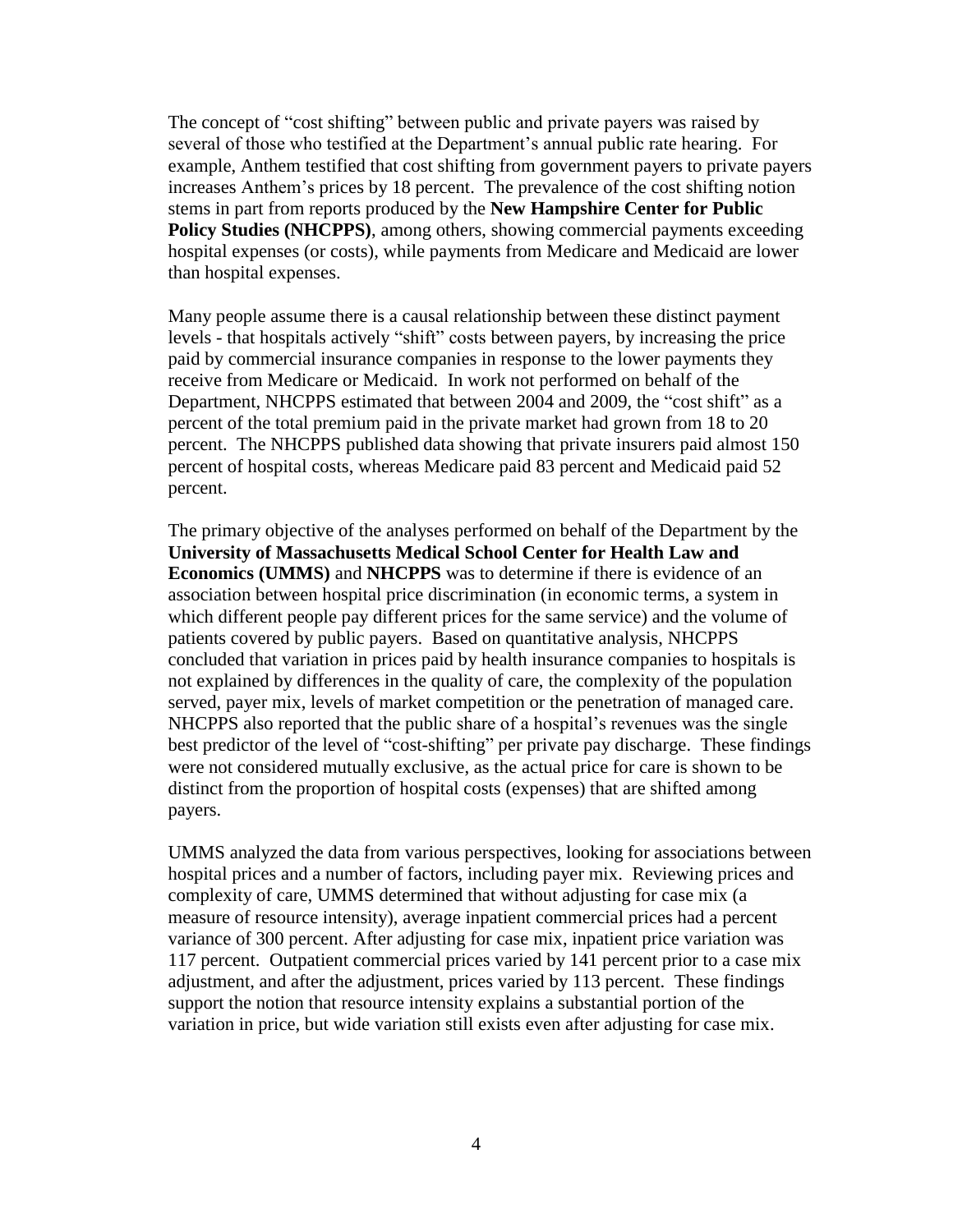The UMMS analysis found statistically significant positive correlations between price and the following variables, indicating that as inpatient commercial prices increase these variables also tend to increase:

- Occupancy rate
- Hospital cost per commercial discharge
- Medicare percent of inpatient charges
- Case mix index for commercial discharges and for all discharges.

Lower outpatient commercial prices were associated with a higher percent of:

- Medicaid inpatient days
- Medicaid inpatient discharges

No significant relationships were found between commercial prices and the proportion of free care or reduced fee care provided by hospitals. There was no clear evidence that payer mix and inpatient prices were related. The only significant positive correlation found was percent of Medicare inpatient charges, and an outlier value seemed to drive this result.

No other significant correlations were found between inpatient price and:

- Medicare percent of discharges or days
- Medicaid percent of discharges, day, or charges
- Uninsured percent of charges.

These findings were consistent with other research identified by the UMMS.

Given that hospital systems are the largest component of medical claims costs, the Department hired **Susan Palmer Terry (SPT)** to perform an analysis to help the Department better understand the variation among hospitals and to inventory this sector of the delivery system. Among SPT's findings: 57 percent of hospital costs are personnel-related. Part-time employees make up 35 percent of all hospital employees, but substantial variation exists; for example, 65 percent of the employees at Exeter Hospital and 50 percent at Wentworth-Douglass are part-time. Among the larger NH hospitals, the percentage of costs that are indirect ranges from a low of forty percent to a high of 56 percent. Nursing salary levels were 26 percent greater in Manchester, and 33 percent greater in Lebanon, where Dartmouth Hitchcock Medical Center resides, than in Conway or Rochester/Dover. At 57 percent of the total expenses, personnel costs exceed capital costs (six percent) by almost ten times.

SPT also determined that per capita personnel costs, rather than decreasing, actually increase by a percentage point or two as the size of the hospital increases. This may be less true for the for-profit hospitals, whose large margins are partially explained by the fact that back office functions (billing, coding, accounting, information services and other activities) are done in Virginia for all HCA hospitals. Ambulatory surgery,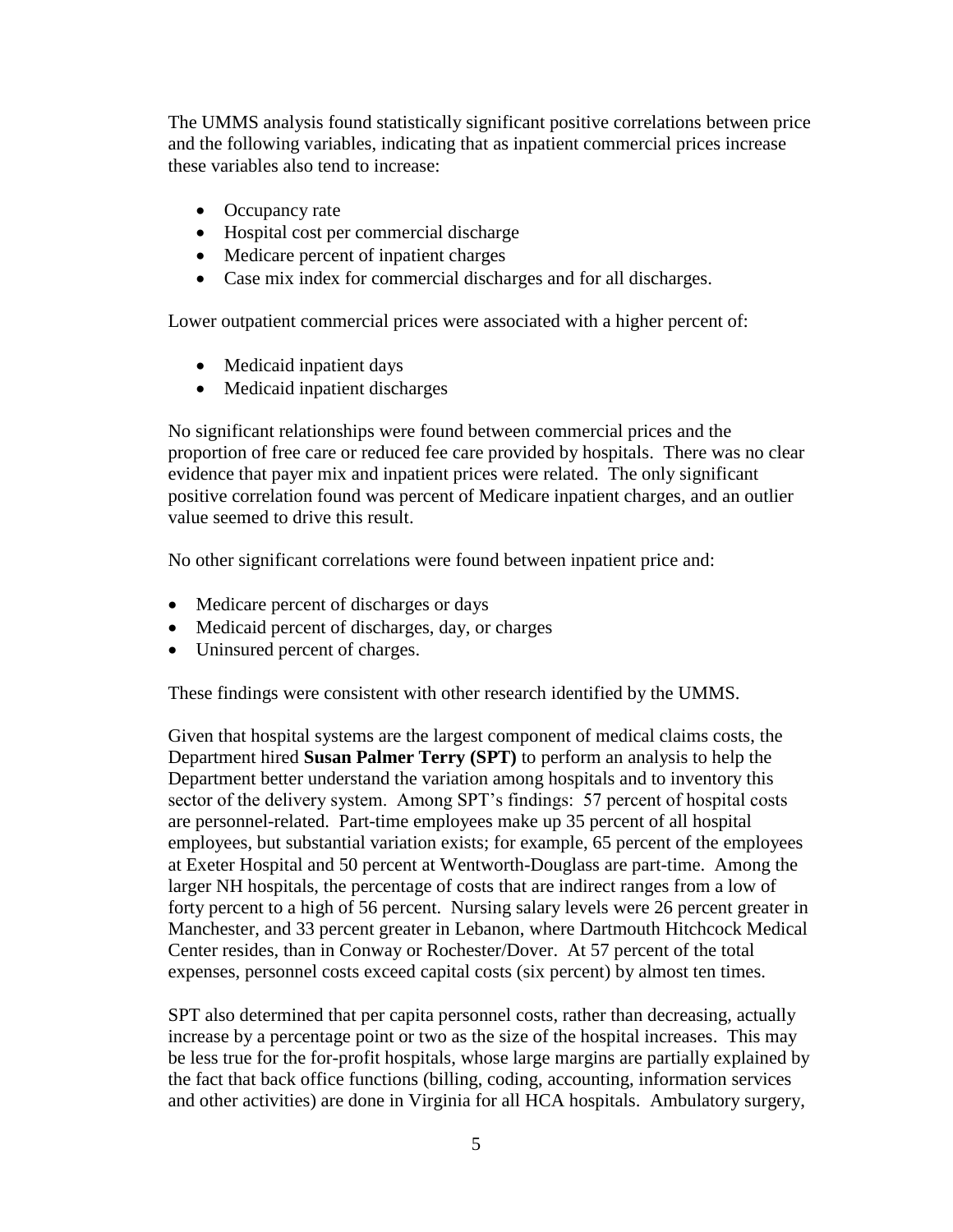radiology and laboratory are services that are generally profitable because they are routine and bring in large numbers of commercially insured patients. Depending on the demographic makeup of the local community, hospitals will invest in providing these services, impacting their hospital costs accordingly.

Finally, SPT determined that hospital charity care in 2010 was 2.5% of hospital expenses and another 2.8 percent of expenses were considered bad debt.

## Based on the findings to date, the NHID has the following observations:

Transparency. To better understand health insurance premium cost drivers, policymakers will need improved standardized data.

Engaging the public. The first public hearing provided insightful expert testimony, but was poorly attended by members of the public. Similarly, the NHID routinely produces various reports on medical care costs that are well received by experts and industry participants, but receive limited press coverage or consumer participation. Actively reaching out to the public is just as important as transparency.

Cost shifting does not explain price variation. The studies performed on behalf of the Department have not yielded evidence of a causal relationship between cost shifting and price for hospital services. This does not mean that hospital prices paid by commercial insurance companies are unaffected by lower payments from public payers; rather, the evidence suggests that factors other than public payer payment levels have a more significant impact on prices. The reason some hospitals have high or low prices is something (or a combination of things) other than payer mix. Therefore, it seems unlikely that eliminating all public payer shortfalls or price discrimination would result in substantially lower commercial rates for hospital care.

Health care economics is complex and at times counterintuitive. Individual hospital expenses or costs, and payer mix vary extensively. As a result, the proportions of costs paid for by commercial payers vary extensively.

- Policymakers and consumers must recognize that personnel costs are the largest hospital expense
- As hospitals employ more physicians, hospital personnel costs will increase. Whether this is a net increase or decrease in cost to the health system and a driver of health insurance premiums increases was not determined in these studies.
- For better or worse, decisions by hospital administrators directly impact hospital costs.

There are notable associations between hospital prices and other hospital measures, but most are not highly intuitive. New Hampshire does not have a competitive insurance market with many different carriers, nor does it have a competitive hospital market. However, a more competitive insurance market with many different carriers sharing market share equally would be unlikely to directly result in lower health